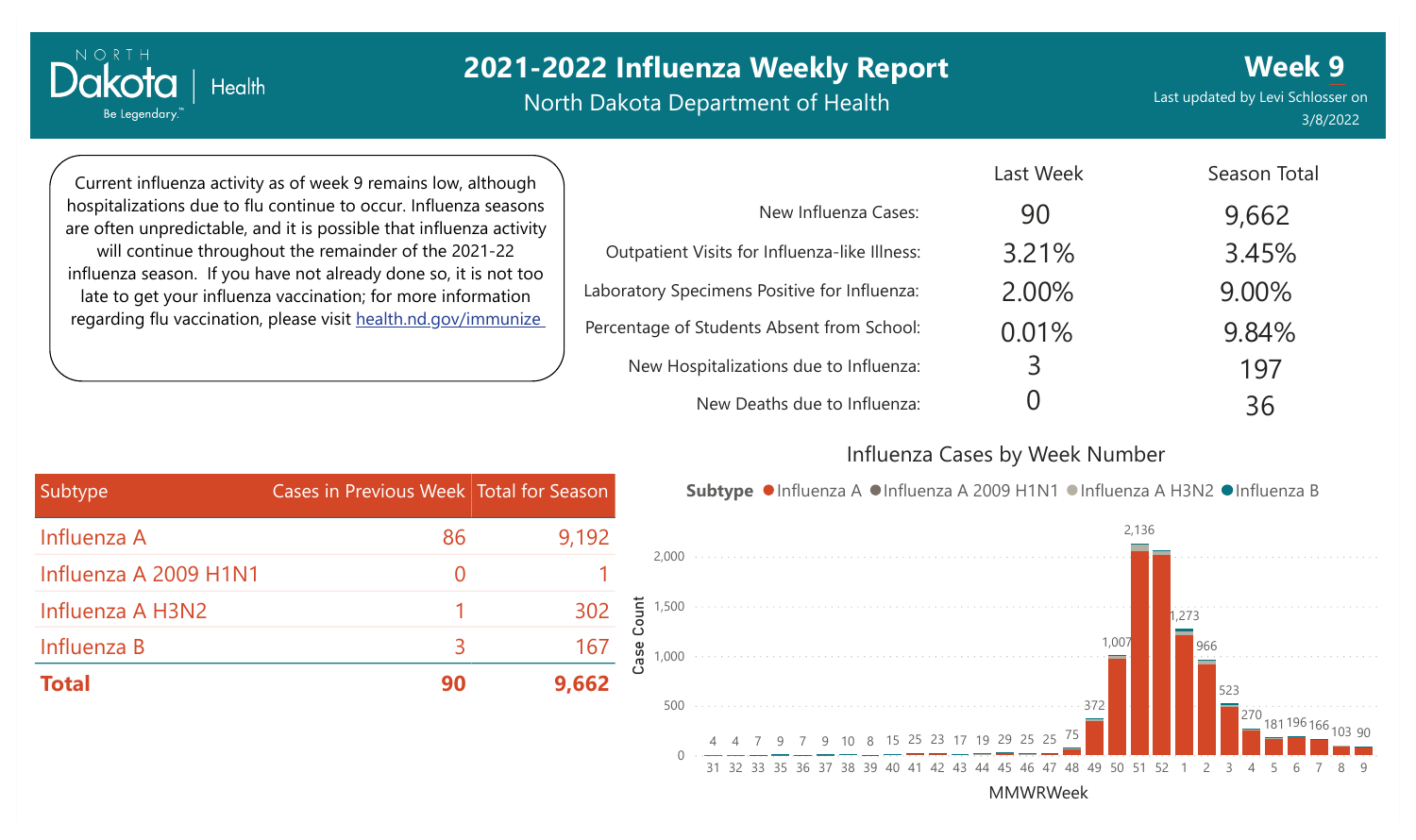

## **2021-2022 Influenza Weekly Report** North Dakota Department of Health

**Week 9** Last updated by Levi Schlosser on 3/8/2022

Laboratory-confirmed influenza is a reportable disease in North Dakota. Influenza "cases" include people that have tested positive for influenza in a healthcare setting. It does not include people with influenza who did not seek healthcare, or were diagnosed without a lab test, which is common. The true number of people in North Dakota is underrepresented, but case data allows us where influenza is circulating and in what populations. It also provides context regarding how the current season compares with previous seasons. Find more information about cases on ndflu.com

Influenza Cases by Gender





Total Influenza Cases by County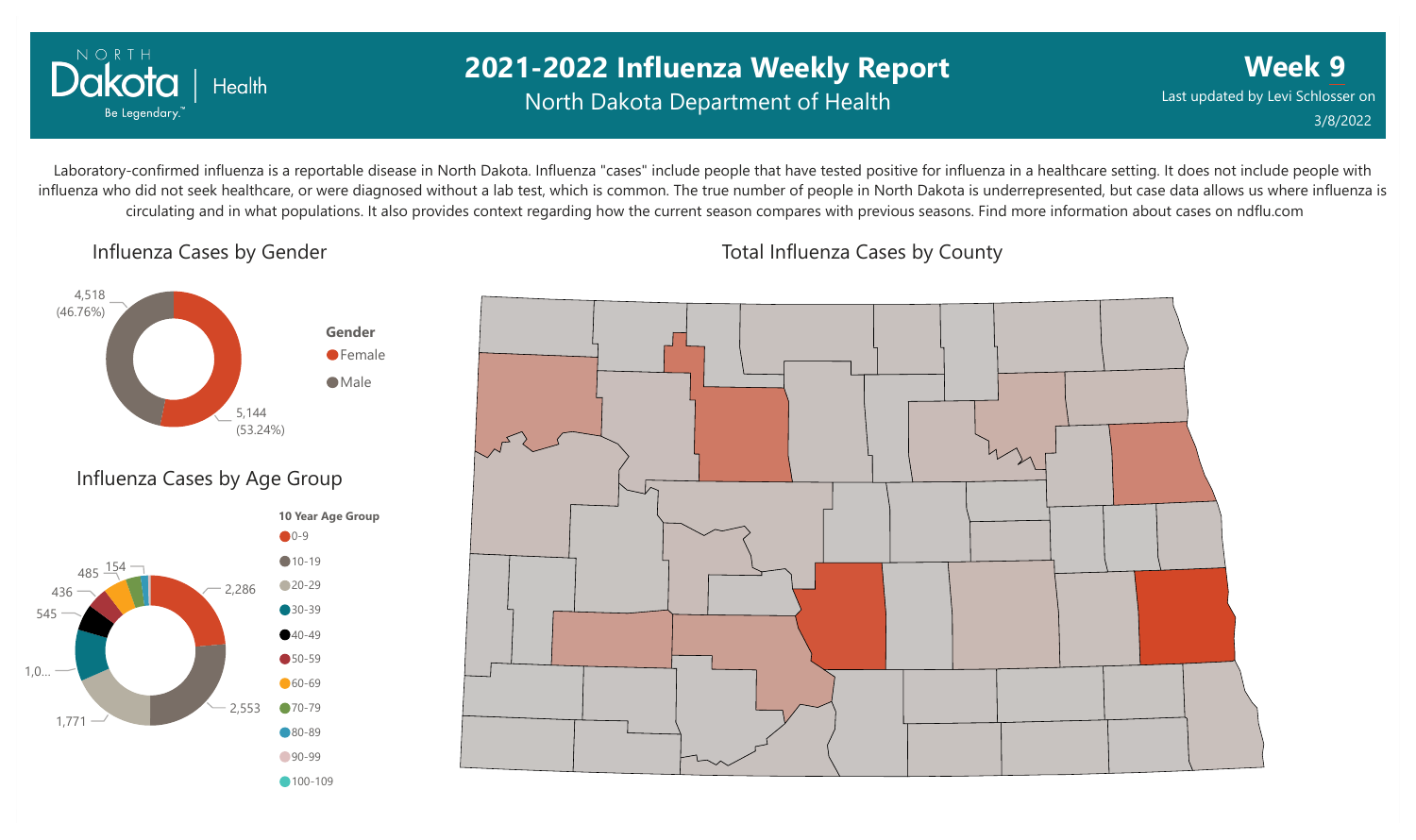

New Weekly Hospitalizations

Total Hospitalizations for Season

Flu Deaths

Pneumonia/Flu Deaths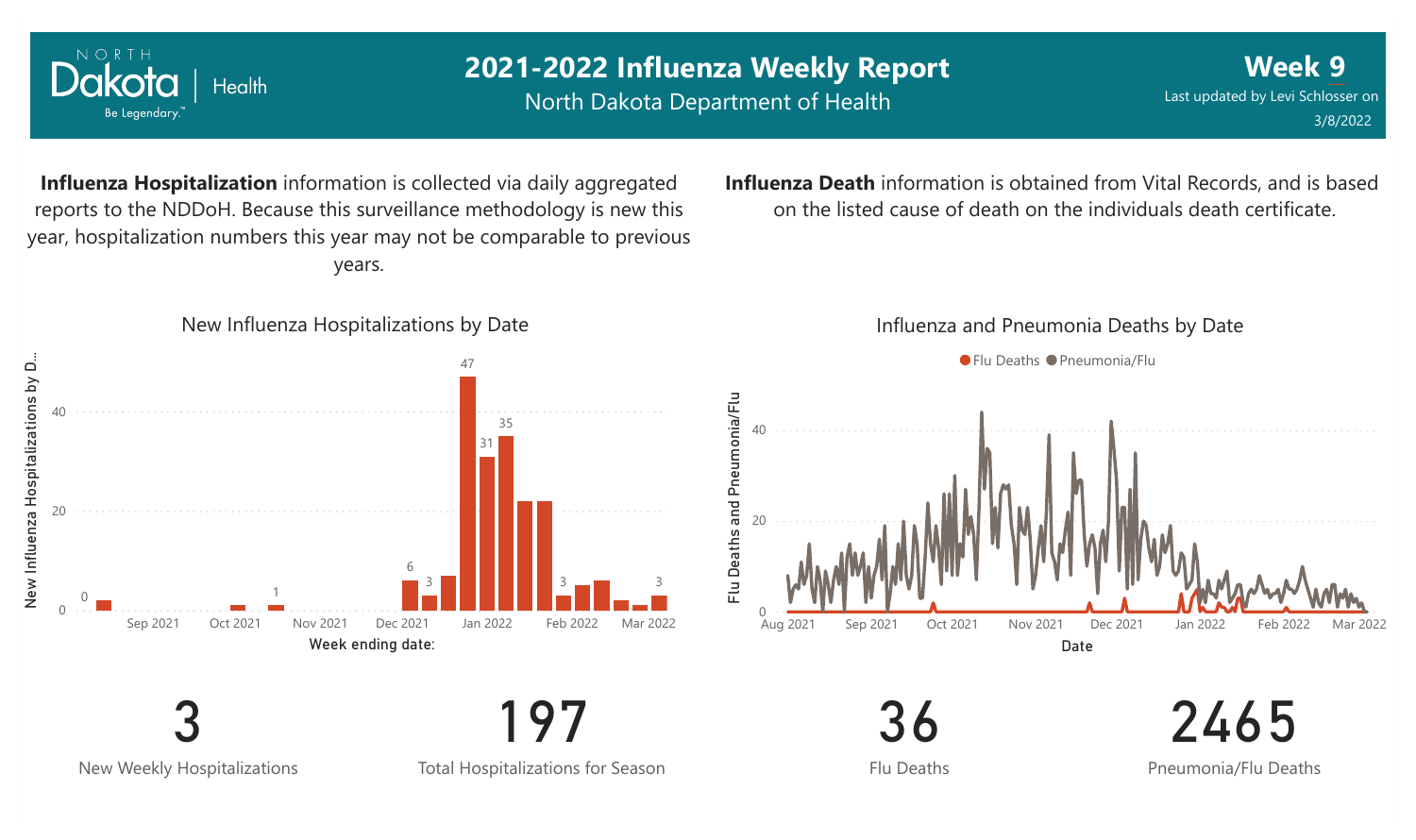

North Dakota Department of Health

**Week 9** Last updated by Levi Schlosser on 3/8/2022

**Outpatient Influenza-like Illness (ILI)** The NDDoH participates in the national U.S. Outpatient Influenza-like Illness Surveillance Network (ILINet). Data from participating outpatient providers in north Dakota are pooled to create a state-wide estimate for the weekly percent of healthcare visists due to influenza-like illness (ILI). Patients presenting with a fever of 100 degrees or greater AND a cough and/or sore throat are considered to have ILI. For more information [on state and national ILINet data, see FluView](http://fluview%20interactive/)

Interactive



**Sentinel Laboratory Data** The NDDoH receives influenza and RSV testing data from participating sentinel laboratories across the state. The total number of positive tests and the total number of tests conducted are reported and used to create a state-wide percent positivity statistic. For influenza, percent positivity of 10% or greater indicates 'season level' influenza activity.



| <b>Week ending date:</b>    | Total # of Specimens Tested Flu Positivity RSV Positivity |       |          |
|-----------------------------|-----------------------------------------------------------|-------|----------|
| Saturday, January 29, 2022  | 3,091                                                     | 3.33% | 2.53%    |
| Saturday, February 05, 2022 | 2,005                                                     | 5.39% | 2.12%    |
| Saturday, February 12, 2022 | 1,580                                                     | 3.35% | 0.66%    |
| Saturday, February 19, 2022 | 1,304                                                     | 3.30% | 1.91%    |
| Saturday, February 26, 2022 | 976                                                       | 3.28% | 1.08%    |
| Saturday, March 05, 2022    | 449                                                       | 2.00% | $0.00\%$ |
| <b>Total</b>                | 9,405                                                     | 3.70% | 1.68%    |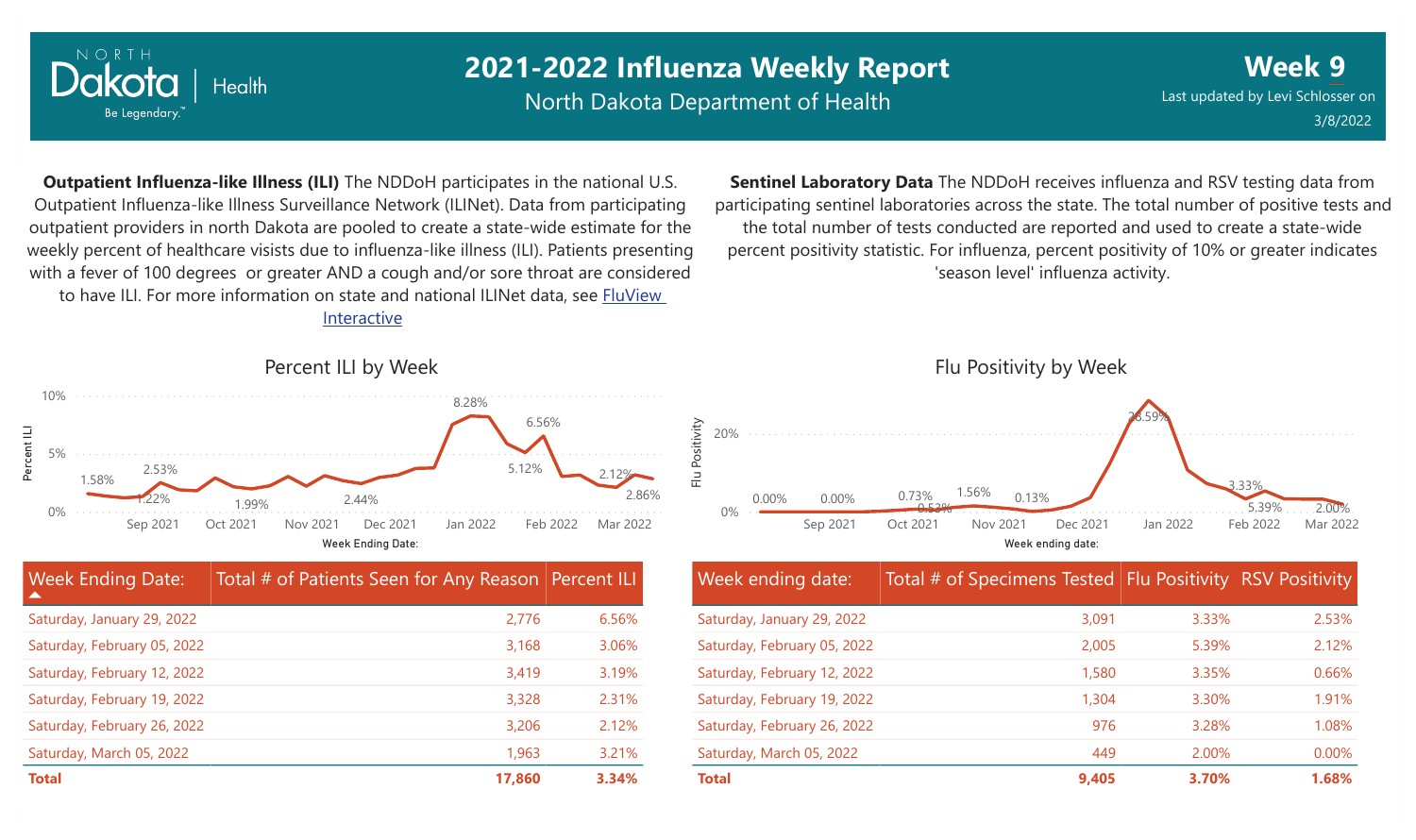

During the influenza season, increases in the **school absenteeism** data cab be used as an early indicator for influenza circulation. The NDDoH received absenteeism data from a majority of schools in the state. Data here include absences for all reasons.



| <b>Week End Date</b>        | <b>Total Enrollment Percent Absent</b> |       |
|-----------------------------|----------------------------------------|-------|
| Saturday, February 05, 2022 | 124,454                                | 0.04% |
| Saturday, February 12, 2022 | 123,454                                | 0.02% |
| Saturday, February 19, 2022 | 124,452                                | 0.02% |
| Saturday, February 26, 2022 | 123,788                                | 0.01% |
| Saturday, March 05, 2022    | 124,120                                | 0.01% |

During the influenza season, **influenza outbreaks** are common anywhere people gather, including schools, child care centers, long-term care facilities, and health care facilities. Outbreaks of influenza or influenza-like illness may be reported to the NDDoH. The following outbreaks have been reported this season.



| <b>Number of Outbreaks Congregate Setting Type</b> |
|----------------------------------------------------|
| <b>6 Assisted Living</b>                           |
| 2 Basic Care                                       |
| 2 College/University                               |
| 10 Skilled Nursing                                 |
|                                                    |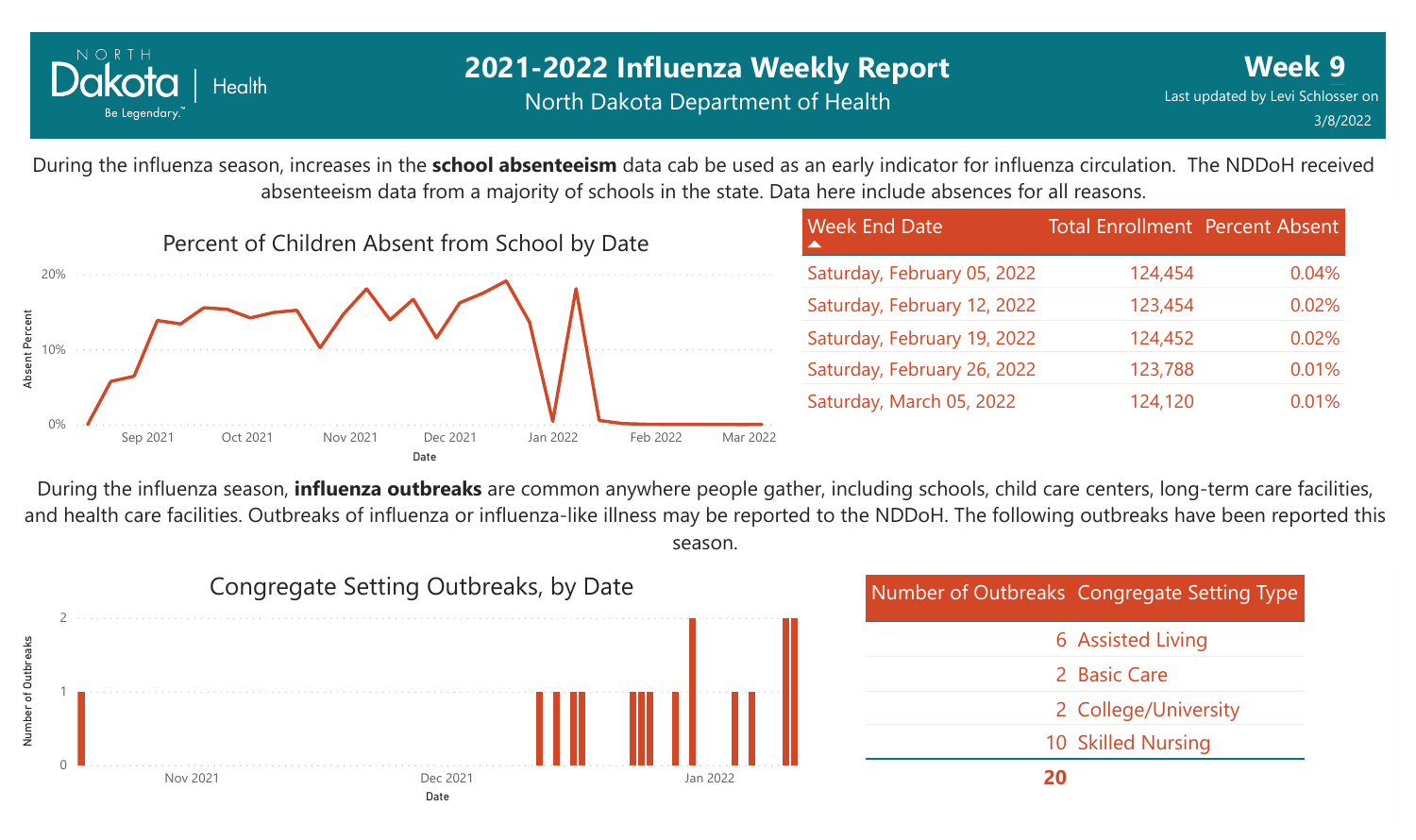

### **2021-2022 Influenza Weekly Report** North Dakota Department of Health

**Week 9** Last updated by Levi Schlosser on 3/8/2022

**Influenza vaccine doses administered** data from the North Dakota Immunization Information System (NDIIS) includes all administered doses of flu vaccine documented in the NDIIS to records with a North Dakota address. Adult immunizations do not have to be reported to the NDIIS so there may be more influenza vaccine doses being administered that are not reported to the NDIIS. Age groups are determined base on age at time of vaccination.

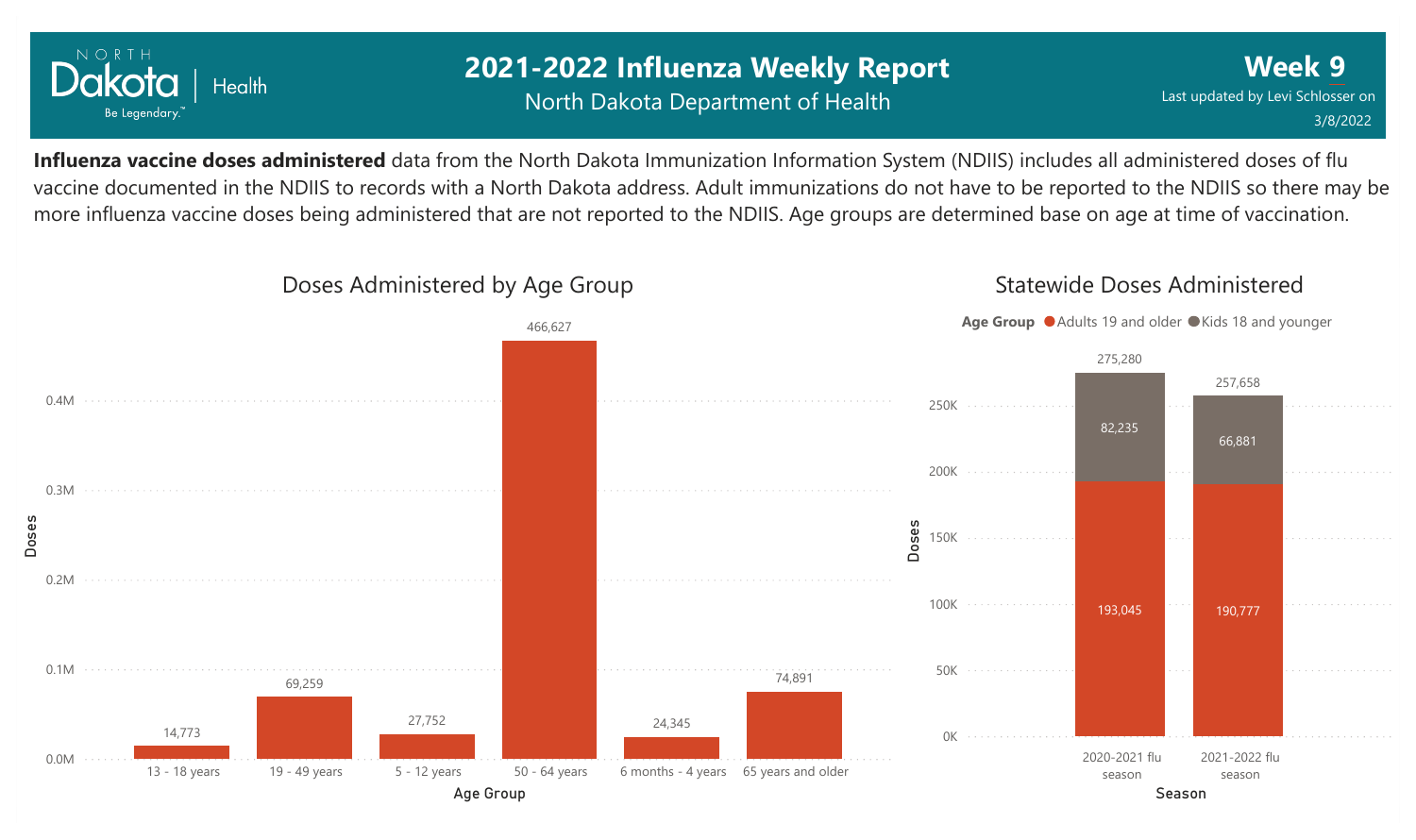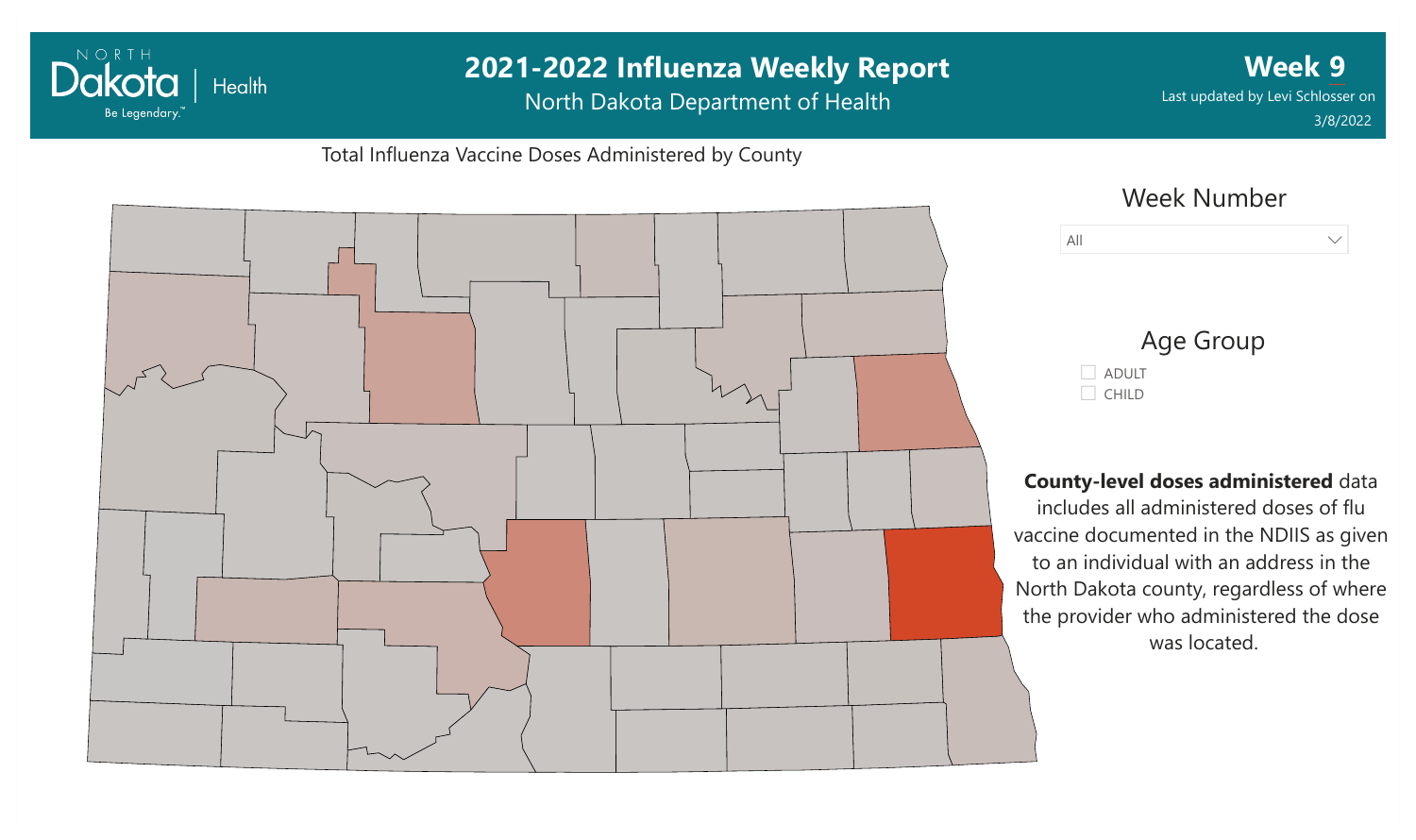North Dakota Department of Health



NORTH

Dakota

Be Legendary.

**Health** 

Statewide Flu Coverage for 2021-22 Season

#### NDIIS data can also be used to estimate the percent of North Dakotans in each age group that have received at least one dose of influenza vaccine so far this flu season. NDIIS records included in **statewide coverage rates** must have a North Dakota address.

Adult immunizations do not have to be reported to the NDIIS so adult coverage rates may be higher.

#### Statewide Flu Coverage for Adults >= 19